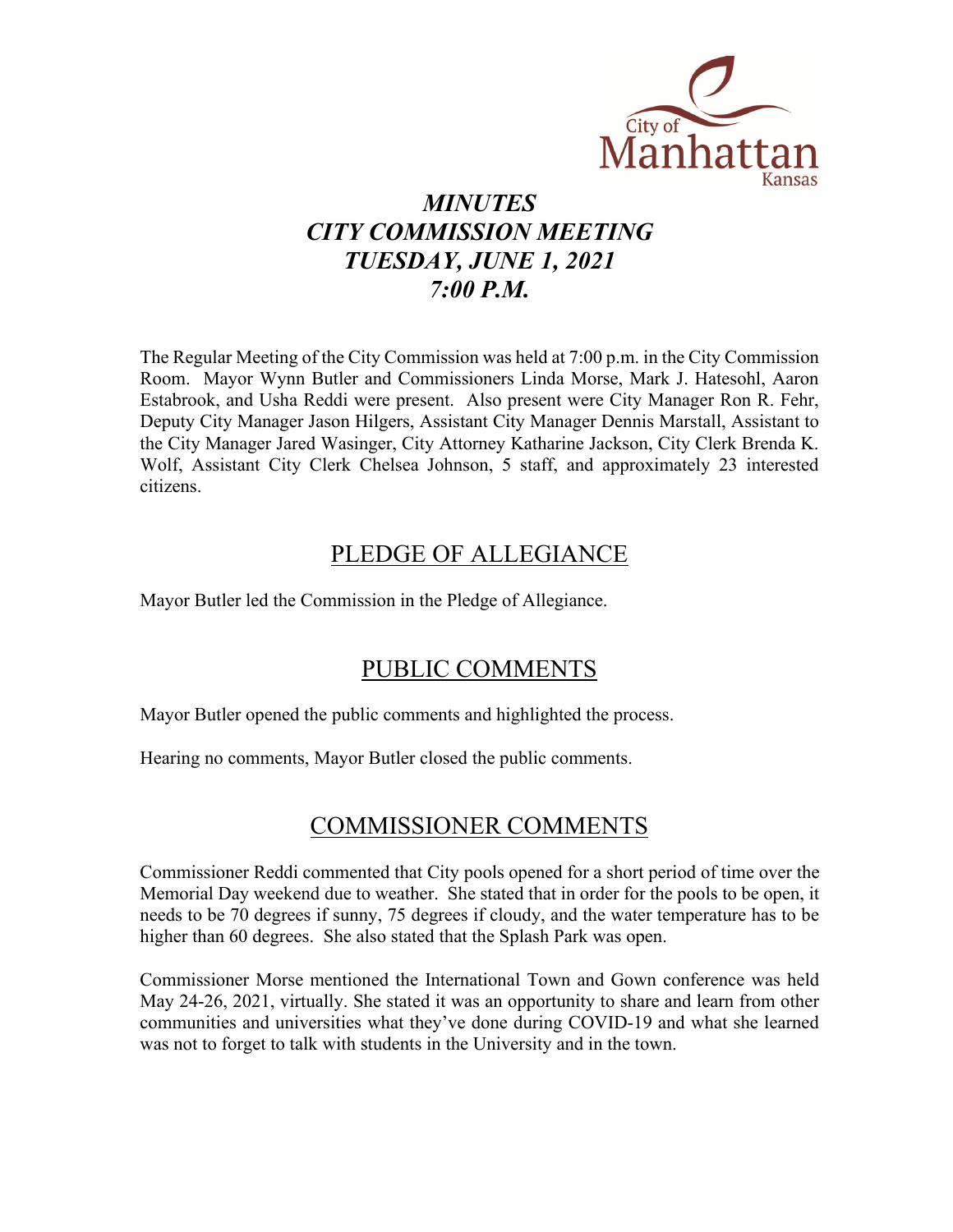# COMMISSIONER COMMENTS

Mayor Butler congratulated the Parks and Recreation staff for opening the City pools and for the few attendees that showed up. He mentioned that on Monday, May 31, 2021, the City Municipal Band performed in City Park and celebrated its 100-year anniversary.

# CONSENT AGENDA

(\* denotes those items discussed)

## **MINUTES**

The Commission approved the minutes of the Regular City Commission Meeting held Tuesday, May 18, 2021.

## **CLAIMS REGISTER NO. 2975**

The Commission approved Claims Register No. 2975 authorizing and approving the payment of claims from May 12, 2021 – May 25, 2021, in the amount of \$2,207,911.10.

# **LICENSES**

The Commission approved a Tree Maintenance License for calendar year 2021 for Flint Hills Tree Care LLC, 10555 Wheaton Road, Westmoreland, and an annual Cereal Malt Beverages Off-Premises License for Short Stop #12, 2010 Tuttle Creek Boulevard.

## **ORDINANCE NO. 7537 – REZONE – LOT 35, EUREKA ADDITION, UNIT TWO**

The Commission accepted the Manhattan Urban Area Planning Board's recommendation and approved Ordinance No. 7537 rezoning Lot 35, Eureka Addition, Unit Two, an approximately 2.84-acre lot, generally located on the south end of Eureka Terrace, from C-6/AO, Heavy Commercial District with Airport Overlay District, to I-3/AO, Light Industrial District with Airport Overlay District, based on the findings in the Staff Report *(See Attachment No. 1)*.

## **FIRST READING – CONDEMNATION – SAFE ROUTES TO SCHOOL PROJECT, PHASE IIC (PD2001)**

The Commission approved first reading of an ordinance authorizing the commencement of eminent domain proceedings to acquire the subject property interests for the Safe Routes to School Project, Phase IIC (PD2001).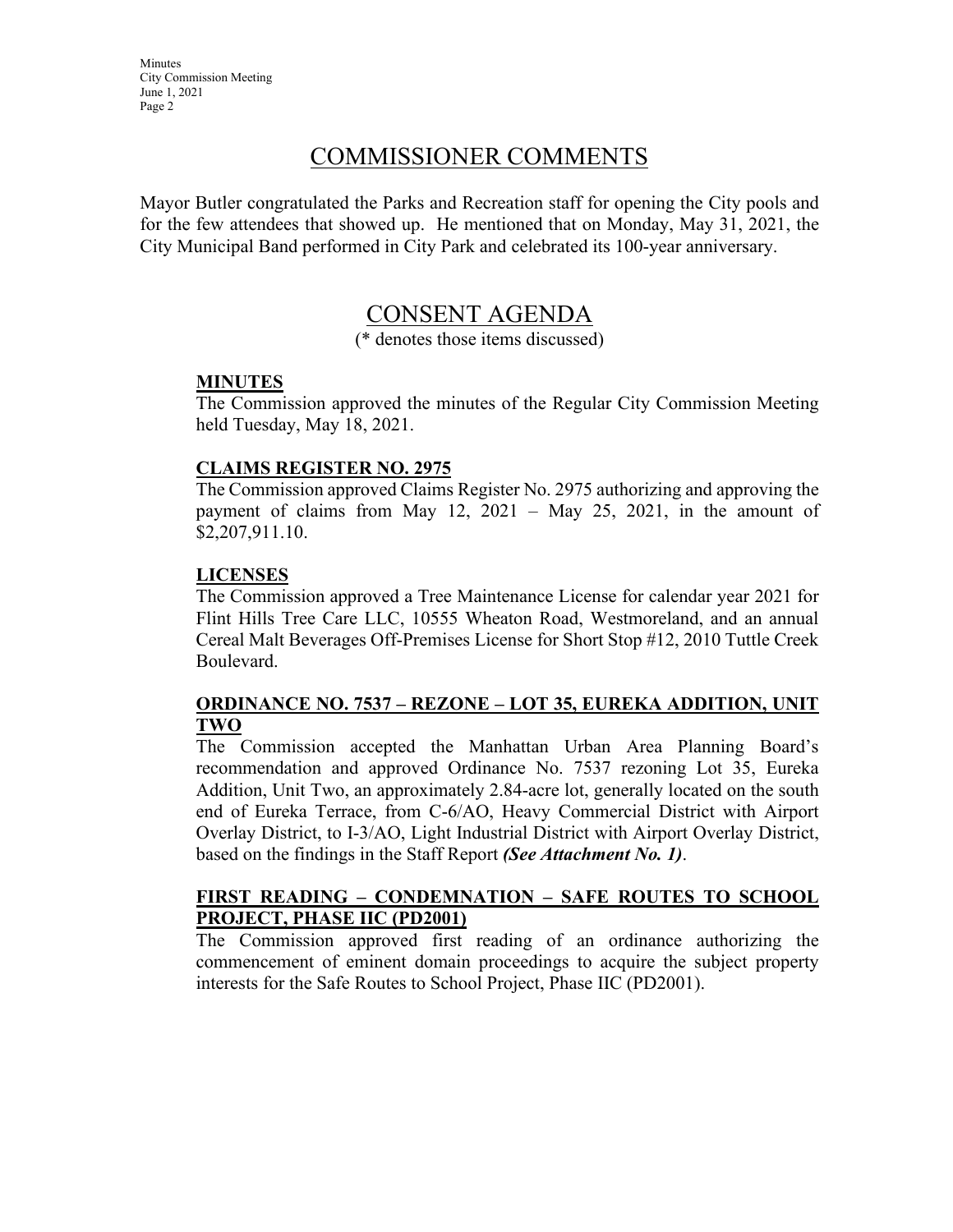# CONSENT AGENDA (*CONTINUED*)

# **FIRST READING – CONDEMNATION – UTILITY RELOCATIONS – MANHATTAN LEVEE FLOOD RISK MANAGEMENT PROJECT (SM1813/SP1908)**

The Commission approved first reading of an ordinance authorizing the commencement of eminent domain proceedings to acquire the subject property interests for Utility Relocations necessitated by the Manhattan Levee Flood Risk Management Project (SM1813/SP1908).

## **AGREEMENT - PROFESSIONAL ENGINEERING SERVICES - CASEMENT ROAD FROM ALLEN ROAD/KNOX LANE TO BROOKMONT DRIVE (ST2105)**

The Commission authorized the Mayor and City Clerk to execute an Agreement for Professional Engineering Services, in an amount not to exceed \$178,761.00, with Alfred Benesch & Company, of Manhattan, Kansas, for the development of 30% plans for the corridor on Casement Road from Allen Road/Knox Lane to Brookmont Drive (ST2105).

## **CONTRACT AMENDMENT NO. 1 - PROFESSIONAL SERVICES - WATER DISTRIBUTION MAINTENANCE PROGRAM ASSESSMENT FOR THE WATER AND SEWER MASTER PLAN UPDATE (SP1909, CIP #WA186P)**

The Commission authorized the Mayor and City Clerk to execute Contract Amendment No. 1 to the Agreement for Professional Engineering Services, in an amount not to exceed \$37,684.00, with Olsson, of Manhattan, Kansas, to complete the Water Distribution Maintenance Program Assessment for the Water and Sewer Master Plan Update (SP1909, CIP #WA186P).

# **AWARD CONTRACT – STONEHAVEN PARK TRAIL IMPROVEMENTS (PR2105, CIP #CP371P)**

The Commission utilized an alternative selection process of direct negotiations, pursuant to Section 3 of Charter Ordinance No. 62, to award; and authorized the Mayor and City Clerk to execute a construction contract with Bayer Construction Co., Inc., of Manhattan, Kansas, in the amount of \$73,398.10, for the project.

# **LEASE PURCHASE – TRUCK-MOUNTED SEWER JET (CIP #WW188E)**

The Commission authorized the purchase of a new 2022 Truck-Mounted Sewer Jet for the Sewer Maintenance Division from Elliot Equipment Company, of Grandview, Missouri, in the total amount of \$234,767.00, and authorized the Mayor and/or City Clerk to execute a lease purchase agreement and all documents necessary with Commerce Bank/Clayton Holdings, LLC., at a 1.26% interest rate, to be paid from the Wastewater Fund.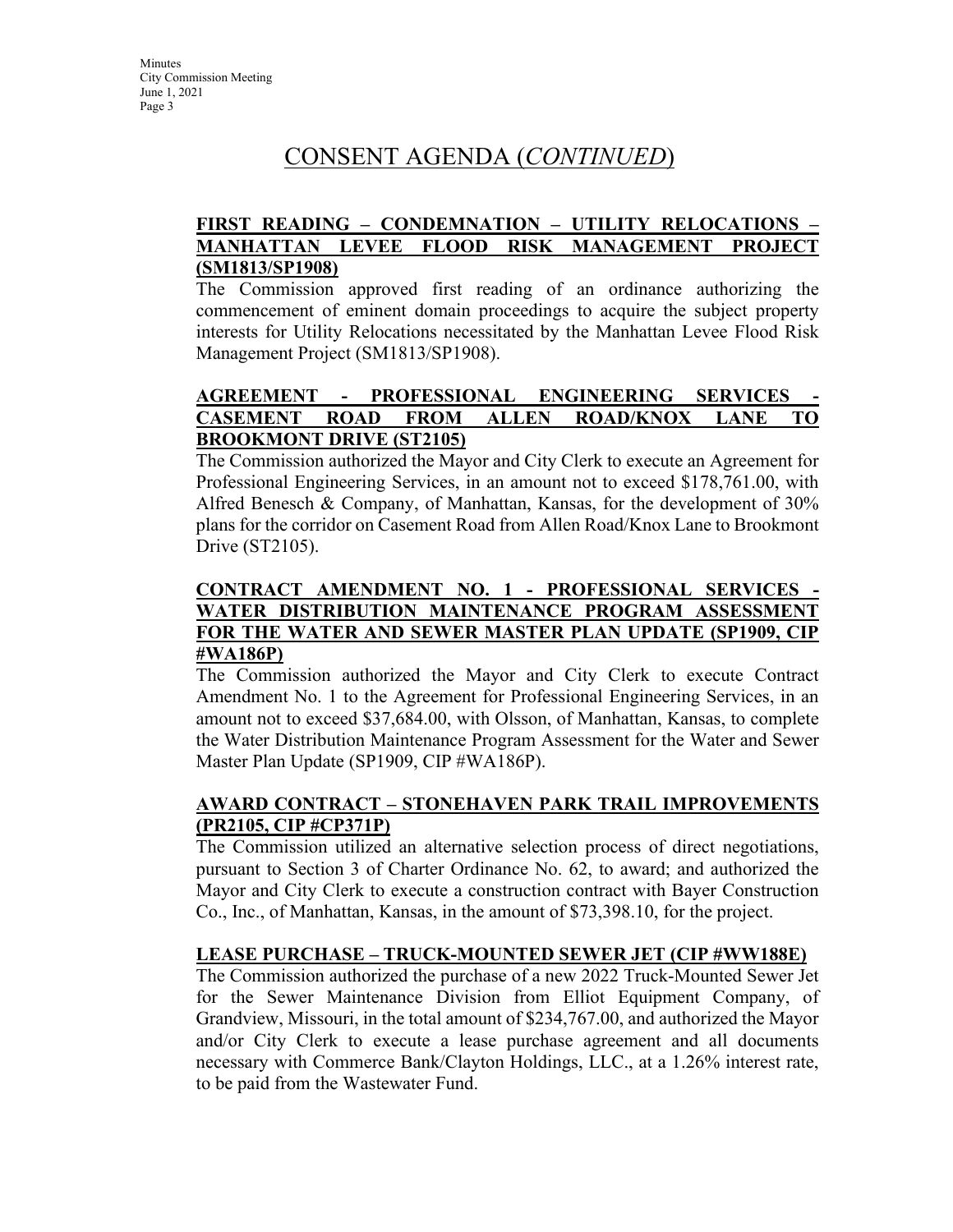# CONSENT AGENDA (*CONTINUED*)

## **BOARD APPOINTMENTS**

The Commission approved the following appointments by Mayor Butler to various boards and committees of the City.

#### *Airport Advisory Board*

Appointment of Troy Wilt, 1021 South Wreath Avenue, to a three-year Fort Riley term, which will begin on June 27, 2021, and will expire on June 26, 2024.

Re-appointment of Carl Reed, 430 McCall Rd., to a three-year Pottawatomie County term, which will begin on June 27, 2021, and will expire on June 26, 2024.

#### *Historic Resources Board*

Appointment of Phil Anderson, 1719 Fairchild Avenue, to a three-year term, which begins immediately, and will expire on April 30, 2024.

#### *Housing Appeals Board*

Re-appointment of Eric Nielson, 1709 Little Kitten Avenue, to a three-year term, which will begin July 1, 2021, and will expire on June 30, 2024.

#### *Human Rights and Services Board*

Appointment of Lakesha James, 1044 Burton Place, to fill the unexpired term of James Callahan, which begins immediately, and will expire March 9, 2022.

#### *Parks and Recreation Advisory Board*

Re-appointment of Dave Schafer, 2104 Fox Meadows, to a four-year term, which will begin July 1, 2021, and will expire on June 30, 2025.

#### *Special Alcohol Funds Advisory Committee*

Re-appointment of Chris Bailey, 217 Starlight Lane, to a three-year term, which will begin July 1, 2021, and will expire on June 30, 2024.

Mayor Butler opened the public comments.

Hearing no comments, Mayor Butler closed the public comments.

Commissioner Morse moved to approve the consent agenda as distributed. Commissioner Estabrook seconded the motion. On a roll call vote, motion carried 5-0.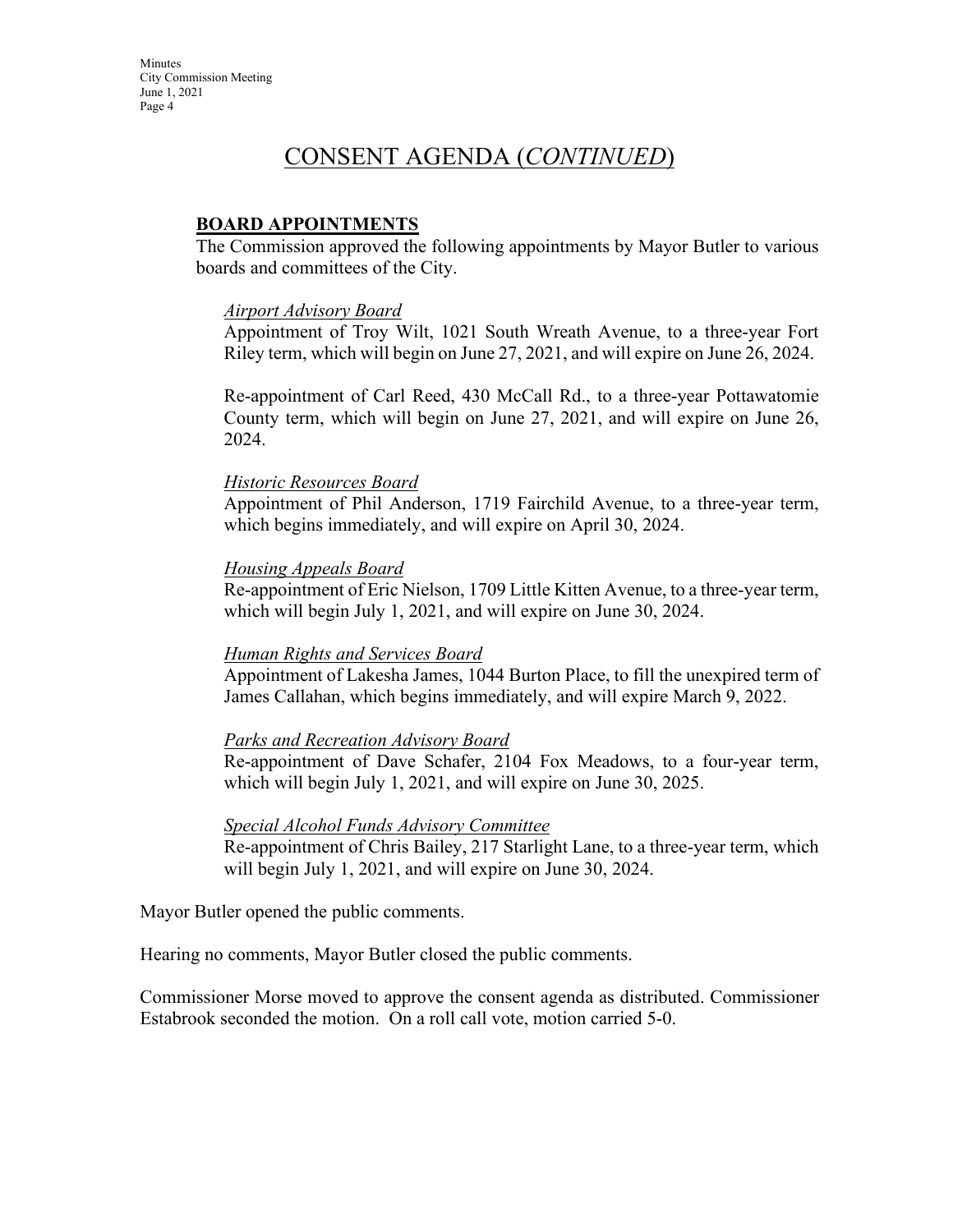# PUBLIC HEARING

# **PUBLIC HEARING - AMENDMENT TO THE SOUTH PROJECT AREA REDEVELOPMENT PROJECT PLAN AND SPECIAL BOND PROJECT PLAN FOR THE MANHATTAN DOWNTOWN REDEVELOPMENT DISTRICT – MANHATTAN MUSEUM OF ART AND LIGHT**

Jason Hilgers, Deputy City Manager, presented the item. He answered questions from the Commission.

Marc Abbott, Polsinelli PC, Legal Counsel for Bob and Tracey DeBruyn, provided an overview of the purpose of the STAR Bond Act, and highlighted the project and benefits to the city.

Mayor Butler opened the public hearing.

Mary Beth Reese, 2008 Ivy Drive, questioned why the new art museum did not have to go through Arts and Humanities Advisory Board and suggested using the mall parking lot for the loss of parking that would result due to the project. She stated she was concerned the effect this art museum would have on all the other non-profits in the community.

Karen Hibbard, Vice President, Manhattan Area Chamber of Commerce, and Director, Convention and Visitors Bureau (CVB), stated that Manhattan is a destination, provided reasons why visitors come to Manhattan and the region, and what they do and how much they spend on average per day in the community during their stay. She stated the Manhattan Area Chamber of Commerce Board of Directors supported the DeBruyn's vision and the use of STAR Bond proceeds for the Art and Light museum.

Monica MacFarlane, 213 Parker Drive, spoke in support of the museum.

Brad Everett, General Manager, Hilton Garden Inn, and part owner, Fairfield Inn; Gwyn Riffle, Owner/Developer, Blue Earth Mixed-Use Building; Wade Radina, Owner, Radina's Bakehouse; and Colin Noble, Owner, Holiday Inn Express at the Campus and Candlewood Inn Suites; spoke in support of the museum but were concerned about loss of parking. They suggested other possible locations for the museum.

Dr. Roger Reitz, 1332 Sharingbrook Drive, spoke in support of project and what a benefit it would be to the city.

Hearing no other comments, Mayor Butler closed the public hearing.

# **FIRST READING - AMENDMENT TO THE SOUTH PROJECT AREA REDEVELOPMENT PROJECT PLAN AND SPECIAL BOND PROJECT PLAN FOR THE MANHATTAN DOWNTOWN REDEVELOPMENT DISTRICT – MANHATTAN MUSEUM OF ART AND LIGHT**

Jason Hilgers, Deputy City Manager, answered questions from the Commission.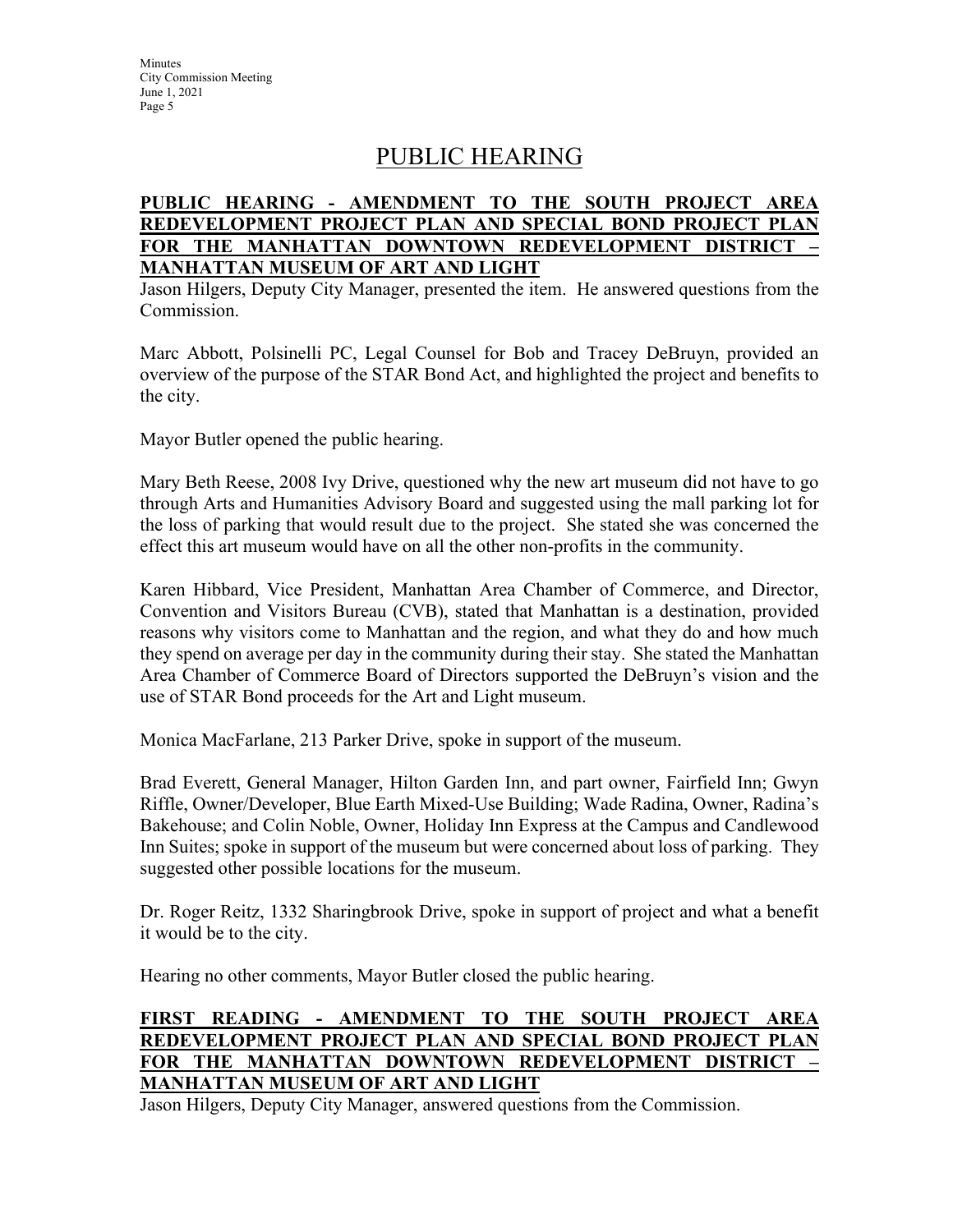# PUBLIC HEARING *(CONTINUED)*

## **FIRST READING - AMENDMENT TO THE SOUTH PROJECT AREA REDEVELOPMENT PROJECT PLAN AND SPECIAL BOND PROJECT PLAN FOR THE MANHATTAN DOWNTOWN REDEVELOPMENT DISTRICT – MANHATTAN MUSEUM OF ART AND LIGHT** *(CONTINUED)*

Garth Herrman, Gilmore & Bell, City's Bond Counsel, answered questions from the Commission regarding current and new STAR Bond legislation that would take effect July 1, 2021.

After discussion, Commissioner Hatesohl moved to approve first reading of an ordinance approving a Project Plan Amendment to the South Project Area Redevelopment Project Plan and Special Bond Project Plan for the Manhattan Downtown Redevelopment District for the Manhattan Museum of Art and Light. Commissioner Reddi seconded the motion. On a roll call vote, motion carried 5-0.

# GENERAL AGENDA

# **AGREEMENT - PROFESSIONAL ENGINEERING SERVICES - INDOOR AQUATIC FACILITY CONCEPT AND FEASIBILTY STUDY**

Jason Hilgers, Deputy City Manager, presented the item. He answered questions from the Commission.

Mayor Butler opened the public comments.

Tracy Anderson, Anderson Knight Architects, and Jason Hilgers, Deputy City Manager, answered questions from the Commission.

Chad Bunger, 3228 Ella Lane, stated that The Aquatics Group were committed to creating an aquatic center that would be inclusive of everyone.

Hearing no other comments, Mayor Butler closed the public comments.

After discussion, Commissioner Estabrook moved to authorize City Administration to finalize and the Mayor and City Clerk to execute an Agreement for Professional Engineering Services with Anderson Knight Architects, of Manhattan, Kansas, in the amount of \$15,000.00, for an Indoor Aquatic Center. Commissioner Hatesohl seconded the motion. On a roll call vote, motion carried 5-0.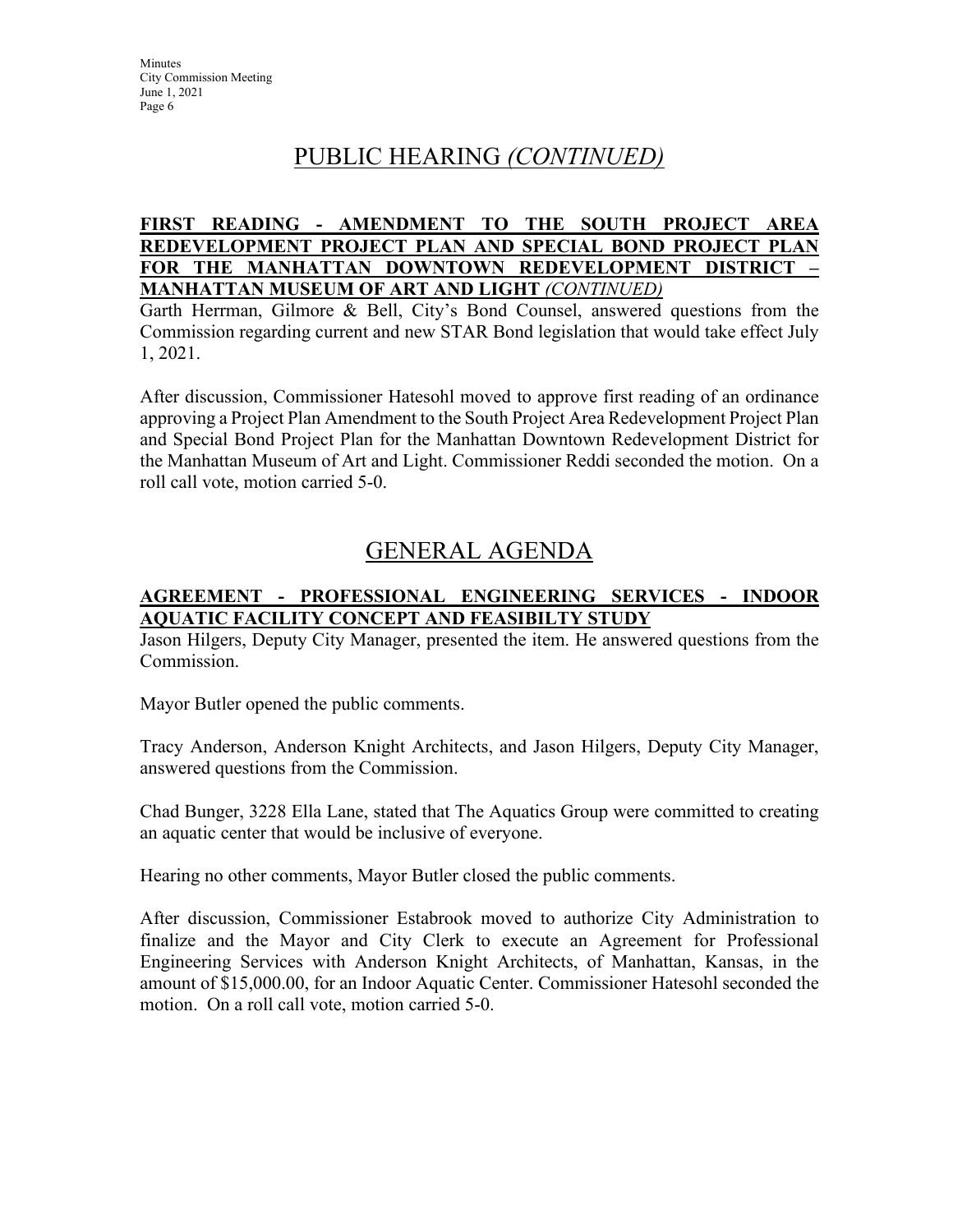# **ADJOURNMENT**

At 8:49 p.m., the Commission adjourned.

Thenal  $n.\omega$ 

Brenda K. Wolf, CMC, City Cletk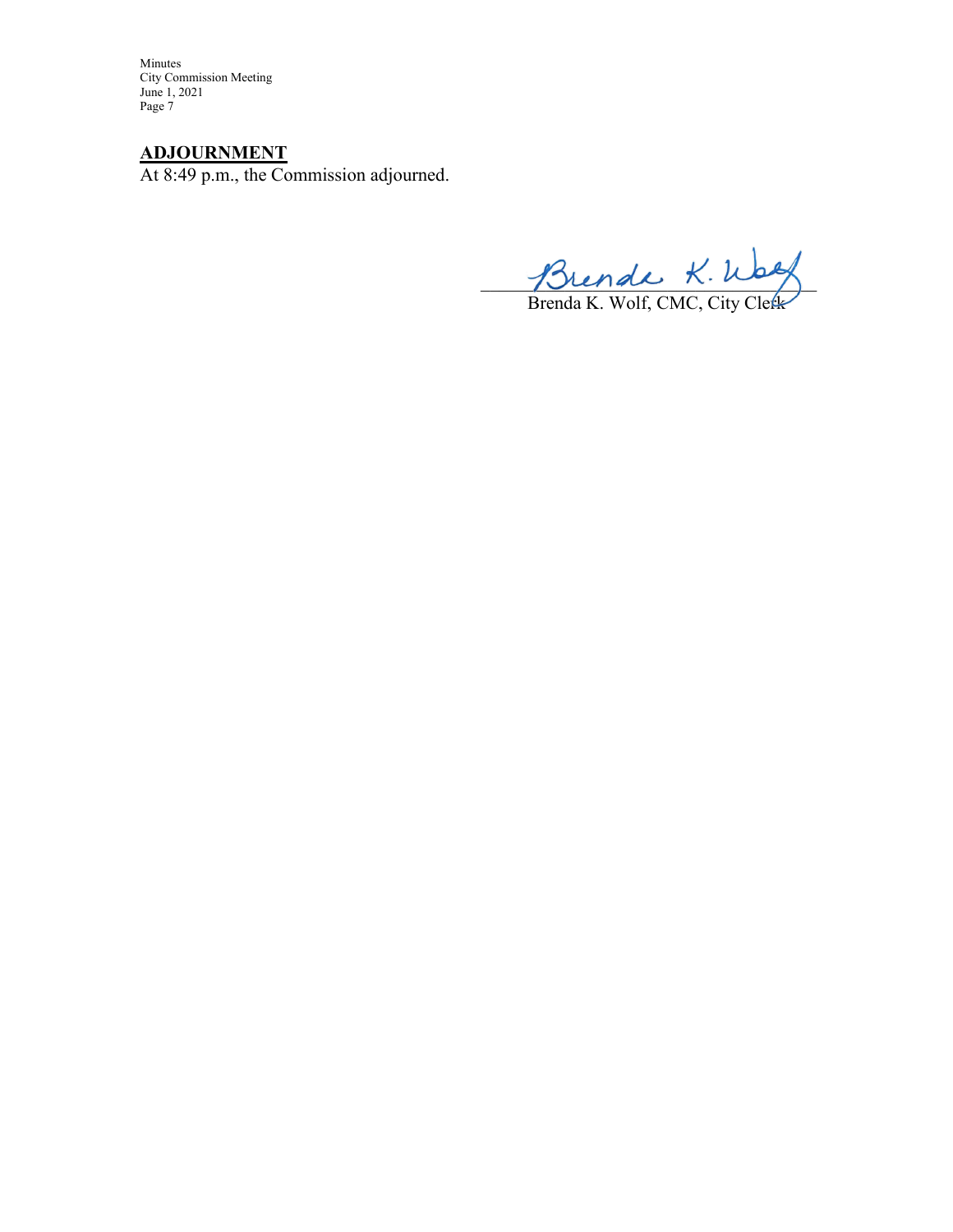# Staff Report

Community Development Department



| <b>Rezoning</b>              | Eureka Terrace (Lot 35)                                                                                                                                                       | REZ-21-034 |
|------------------------------|-------------------------------------------------------------------------------------------------------------------------------------------------------------------------------|------------|
| To:                          | Manhattan Urban Area Planning Board                                                                                                                                           |            |
| From:                        | Barry Beagle, AICP, Senior Planner                                                                                                                                            |            |
| Meeting Date:                | May 3, 2021                                                                                                                                                                   |            |
| Applicant/Owner:             | Larson Construction, Inc. / BATA, LLC                                                                                                                                         |            |
| <b>Property Description:</b> | Lot 35, Eureka Addition, Unit Two                                                                                                                                             |            |
| Total Area:                  | 2.84-acres                                                                                                                                                                    |            |
| Current Zoning:              | C-6/AO, Heavy Commercial District with Airport Overlay                                                                                                                        |            |
| Requested Zoning:            | I-3/AO, Light Industrial District with Airport Overlay                                                                                                                        |            |
| Neighborhood zoning:         | North: I-3, Light Industrial District<br>South: C-4, Highway Business District (County)<br>Penny's Concrete Industrial PUD<br>East:<br>I-2, Industrial Park District<br>West: |            |



*Figure 1. Vicinity / Zoning Map*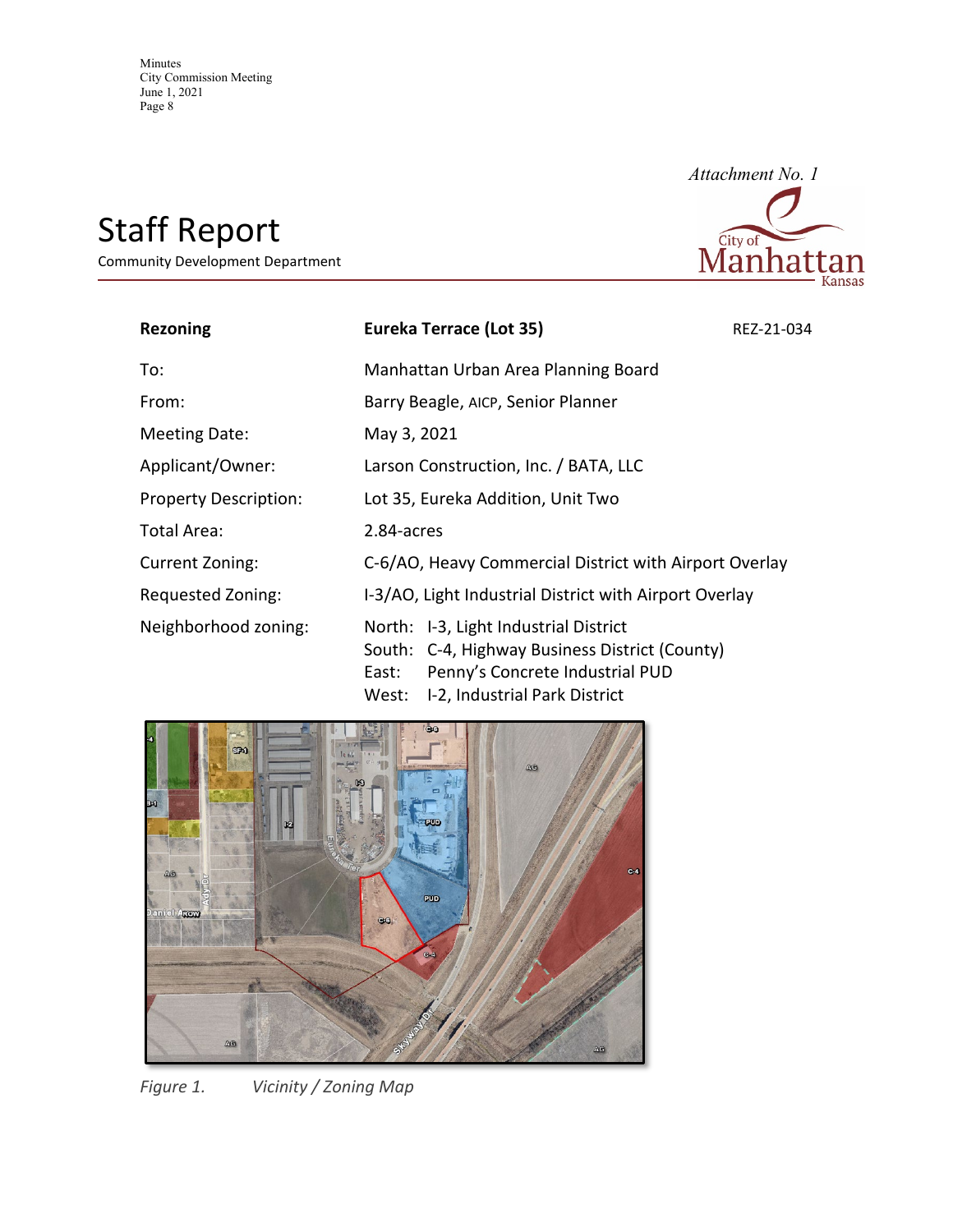# **REQUEST**

The applicant seeks to reclassify the unimproved parcel to the I-3 District to permit its continued use as an accessory storage lot in conjunction with Larson Construction's main facilities to the north across Eureka Terrace. The proposed reclassification will bring the present use of the property into compliance with the Zoning Regulations as the I-3 District permits the open storage of equipment and supplies whereas the C-6 District, as presently zoned, does not.

# **QUALIFICATIONS FOR REZONING**

Section 15-103(B) indicates no application for rezoning shall be filed unless such land has 100-feet of frontage on a public street; or has 10,000 square feet of area; or abuts land that has the same zoning classification as that which is proposed for the subject property. The subject property meets the qualifications for rezoning as it has 120-feet of frontage on Eureka Terrace, is 2.84-acres in size, and is located across Eureka Terrace from the I-3 District.

# **ANALYSIS**

Section 15-403(A) of the Zoning Regulations identifies 13 factors that should be considered when evaluating the suitability of a rezoning request affecting specific property. The factors are in bold print, followed by findings of fact and staff evaluations, when applicable.

- 1. **The Existing Use of Property**. Unimproved tract of land presently used for storage of equipment and supplies in conjunction with Larson Construction immediately north at 2616 Eureka Terrace.
	- *Evaluation:* The site has remained undeveloped since initially annexed, rezoned and platted as part of Eureka Addition in 2006. The applicant acquired the property in 2014.
- 2. **The Physical and Environmental Characteristics of the Property**. The subject property is a trapezoidal shape lot extending approximately 520-feet south of Eureka Terrace to the south boundary of Eureka Addition. The lot is essentially flat and currently unimproved. The site lies entirely within the Horizontal and Conical Zones of Manhattan's Regional Airport that requires the AO, Airport Overlay District be added to the site. The site is shown to be within Flood Zone X, the 0.2% annual chance flood hazard area as shown on Flood Insurance Rate Map Community Panel No. 20161C0344G with an effective date of March 16, 2015.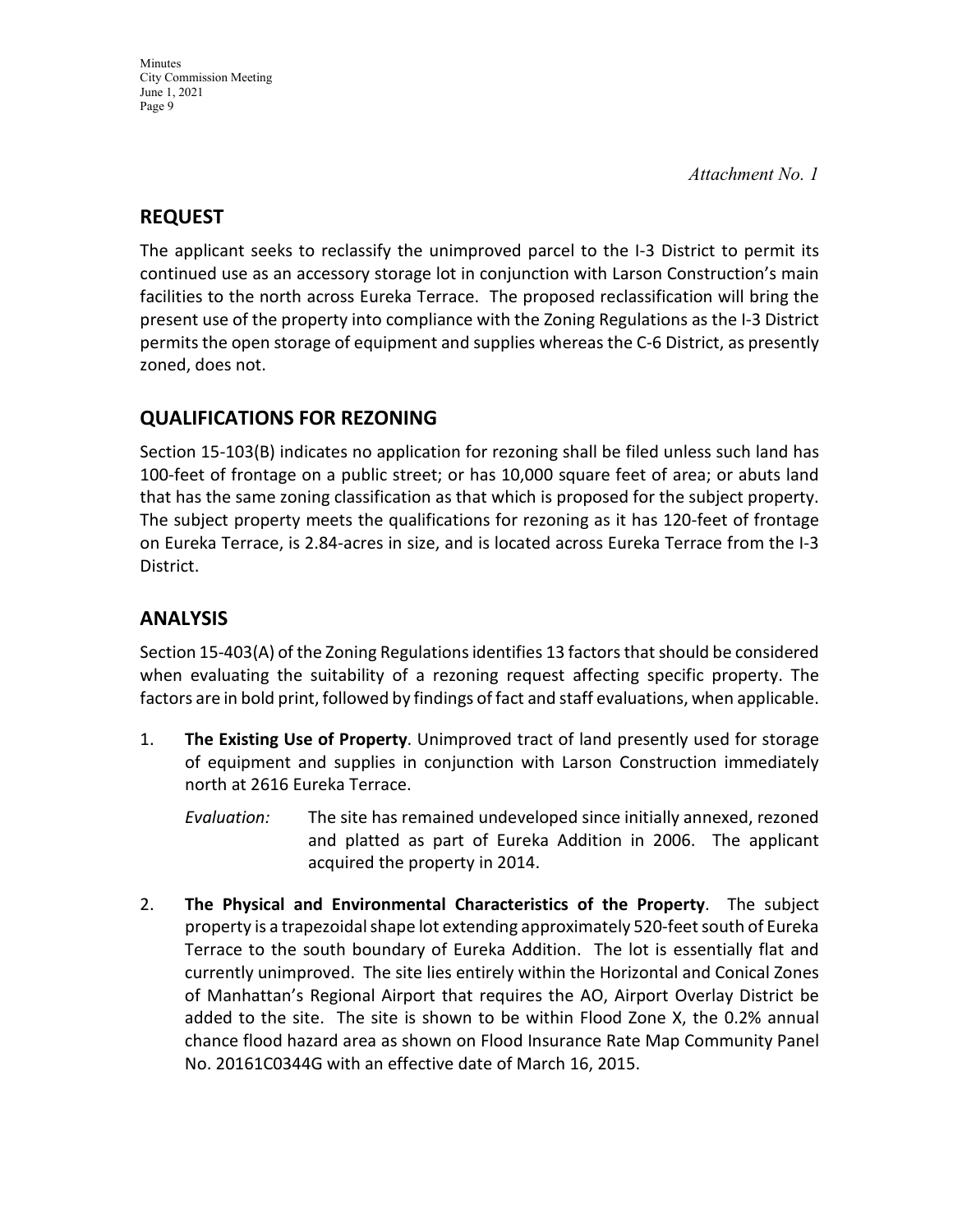#### *Attachment No. 1*

*Evaluation:* There are no physical and environmental characteristics associated with the property that would deter its improvement. The site's location within the Airport Overlay District may require the applicant obtain an Airport Compatible Use Permit prior to any improvement of the property. Given the site's location within Zone X, it will not be subject to special flood elevation requirements for any improvement.

## 3. **The Zoning and Land Uses of Nearby Properties.**

North I-3, Light Industrial District – Larson Construction company.

- South C-4, Highway Business District Redline Auto Consulting.
- East Penny's Concrete Industrial PUD Penny's Concrete, Inc.
- West I-2, Industrial Park District Vacant.

See Figure 1 for zoning context.

4. **The Suitability of the Property for Land Uses to which it is Restricted under Current Zoning**. The subject property is part of Eureka Addition, a 53-acre heavy commercial/light industrial subdivision annexed to the City of Manhattan and rezoned in 2006. The eastern portion of the subdivision was rezoned to the C-6,

Heavy Commercial District, including the subject property; the central portion rezoned to the I-3, Light Industrial District; and, the western portion rezoned to the I-2, Industrial Park District. In 2008, the lots immediately east and north of the subject property were rezoned to an industrial PUD for Penny's Concrete, Inc. (See Figure 1)

*Evaluation:* Based on the established pattern of zoning and land use, the subject property remains suitable for heavy commercial uses as presently restricted by the C-6 District. *Figure 2. Zoning at Annexation*

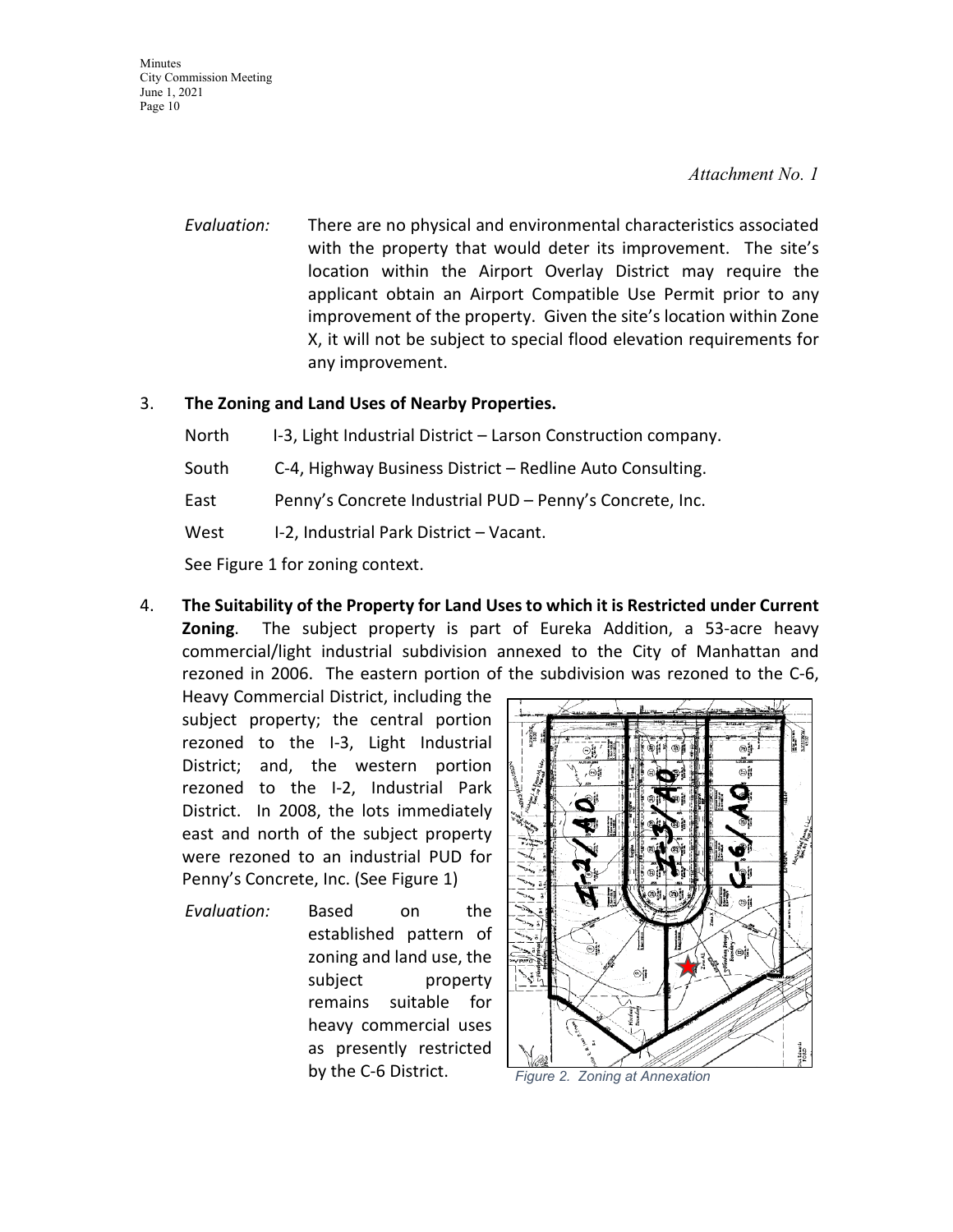#### *Attachment No. 1*

- 5. **The Character of the Neighborhood**. The subject property is located at the south end of Eureka Addition, a heavy commercial and light industrial subdivision extending south of Eureka Drive and west of K-18 Highway. Roughly three-quarters of Eureka Addition has been developed consistent with existing zoning and includes Landmark Self Storage, Star Lumber & Supply, Larson Construction, Penny's Concrete and multi-tenant commercial/industrial buildings. In a broader context is the Flint Hills Job Corps Center and Eureka Drive Storage to the north across Eureka Drive; the Manhattan Regional Airport to the south along with heavy commercial and industrial land use along the west side of Highway K-18.
	- *Evaluation:* The subject property is part of an established and developing heavy commercial/light industrial subdivision. It is anticipated over time, this area will continue to develop for commercial and industrial land use consistent with the future land use recommendations of the Manhattan Urban Area Comprehensive Plan and Eureka Valley – Highway K-18 Corridor Plan.
- 6. **The Compatibility of the Proposed Zoning District with Nearby Properties and the Extent to which it may Detrimentally Affect those Properties**. As noted, the subject property is part of a developing commercial/industrial corridor along Highway K-18. The proposed reclassification would permit the subject property to develop for light industrial land use excluding salvage yards and basic industrial manufacturing. Within Eureka Addition of which it is a part, the proposed reclassification would be consistent with the I-3 District immediately to the north. The land use characteristics of the I-3 District is compatible with neighboring property including Penny's Concrete to which adjacent
	- *Evaluation:* The proposed reclassification is consistent and compatible with established heavy commercial/light industrial character of the area and will not create impacts incompatible with neighboring property.
- 7. **The Conformance of the Requested Change to the Adopted Comprehensive Plan for the City of Manhattan. (If the proposed amendment is in accordance with said Comprehensive Plan, it shall be presumed to be reasonable)**. The Future Land Use Map (FLUM) of the 2035 Manhattan Urban Area Comprehensive Plan identifies the subject property as part of an area designated for *Industrial (IND)* land use.

Policies of the IND designation are as follows: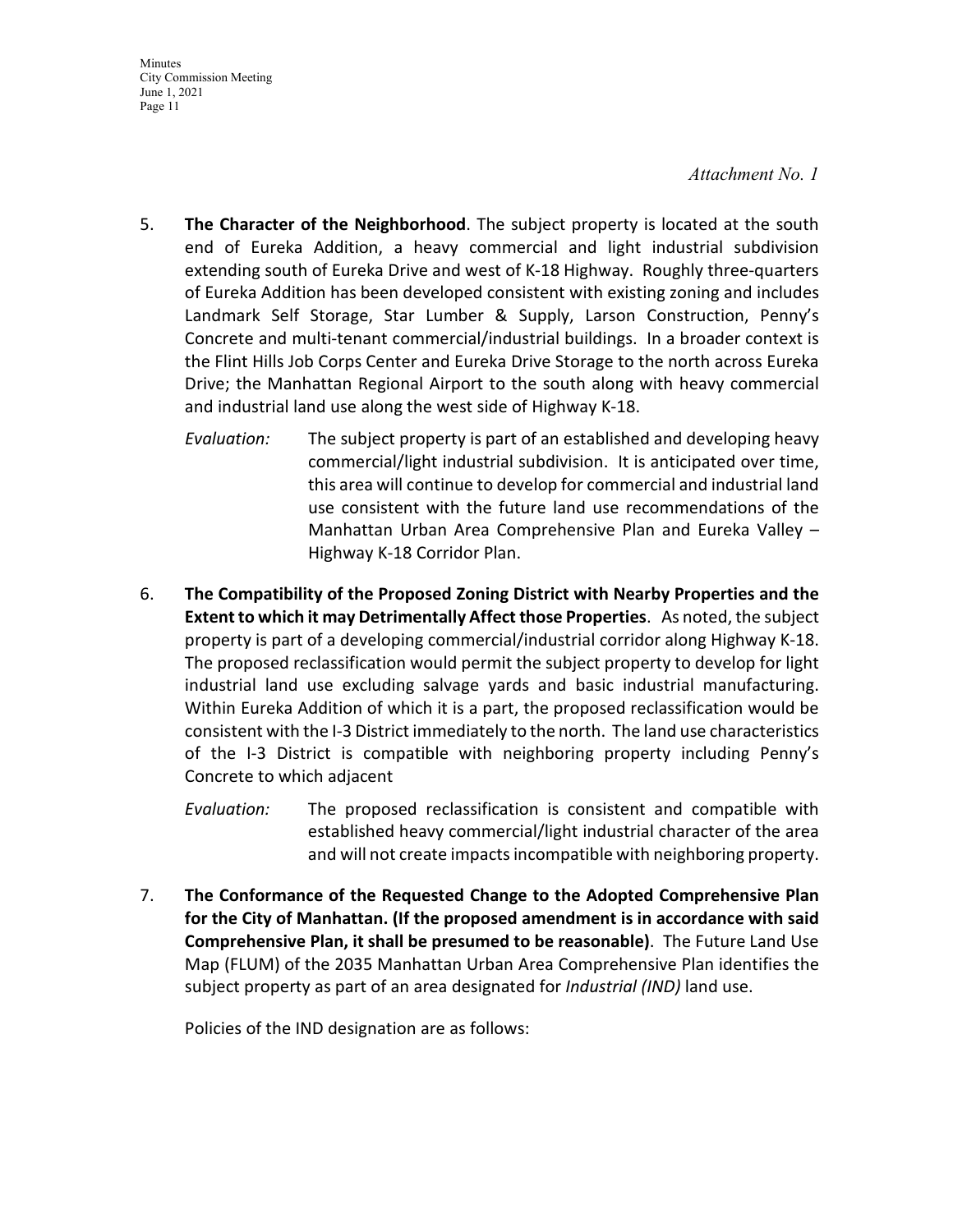#### *I-1: Characteristics*

*The Industrial designation is intended to provide locations for light and heavy manufacturing, research, warehousing and distribution, indoor and screened outdoor storage, a wide range of other industrial services and operations, and supporting accessory uses. Typically, heavy industrial uses involve more intensive work processes, and may involve manufacturing or basic resource handling and/or extraction. Design controls within an Industrial area are not as extensive as in the Office/Research category and a broader range of uses is permitted.*

*Evaluation:* The proposed reclassification to the I-3 District is consistent with the Industrial (IND) land use designation for this area.

## *I-2: Location*

*Because of their potential environmental impacts, Industrial uses should generally be located away from population centers or must be adequately buffered. Traffic generated by industrial uses should not pass-through residential areas. Sites should have access to one or more major arterials or highways capable of handling heavy truck traffic. Railroad access is also beneficial to certain types of heavy industrial uses. Light industrial uses can typically be located in areas that also contain some highwayoriented commercial uses, and might benefit from close proximity and better access to their local customer base.*

*Evaluation:* The subject property is part of an established heavy commercial/light industrial subdivision. The proposed reclassification is consistent with the IND designation of this area and established land use patterns.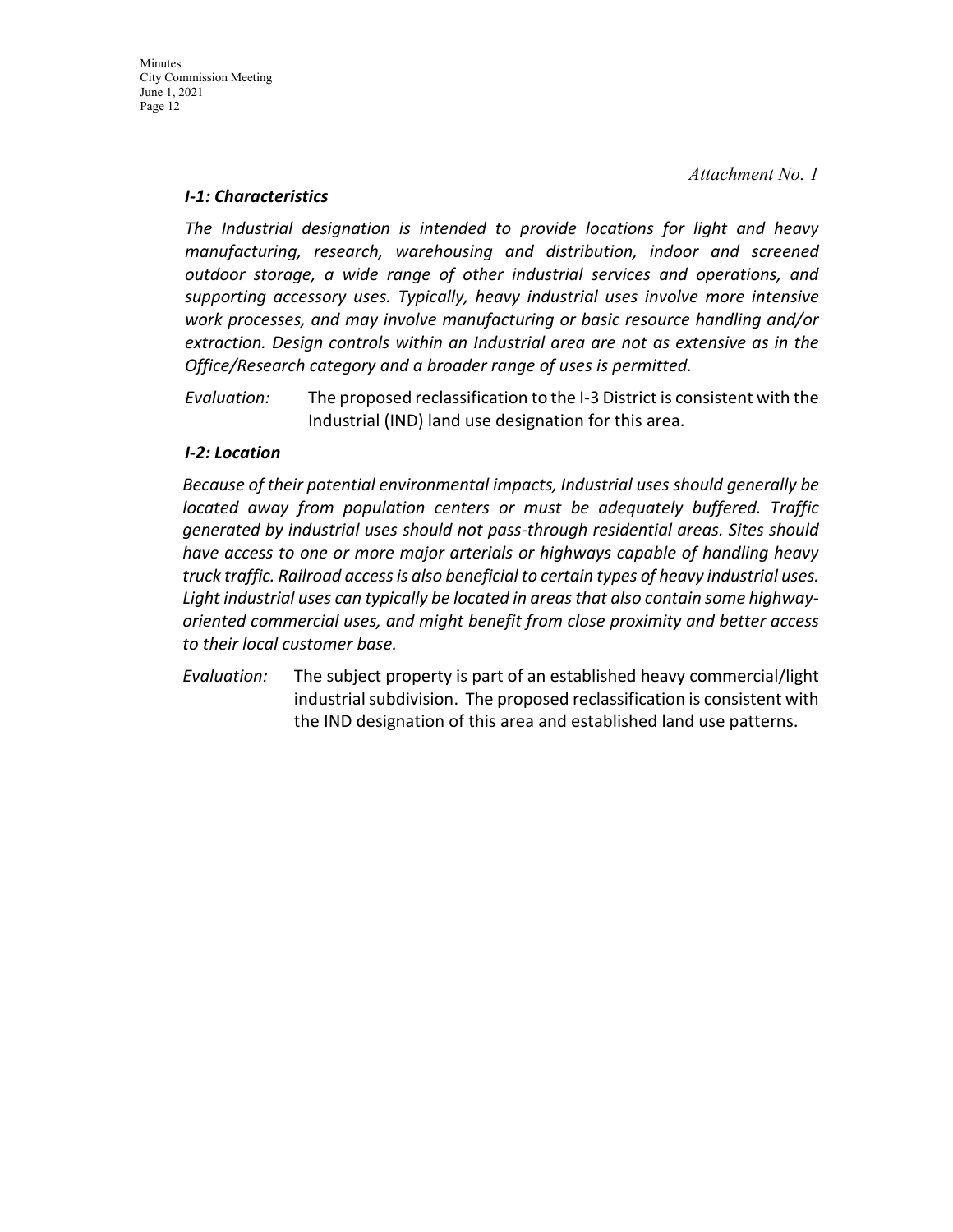### *Attachment No. 1*



#### *I-3: Screening*

*Screen storage, loading, and work operations from view along all industrial area boundaries (when adjacent to non-industrial uses) and along all public streets.*

*Evaluation:* Consistent with the screening policy of the IND land use designation, the I-3 District, as is being sought, contains a limitation that *"all operations, activities and storage shall be conducted inside a building, or buildings except that storage may be maintained outside the building, provided that it is enclosed by sight obscuring screening of not less than six (6) feet in height, and provided that it is not located within a required front, side or rear yard."* Given the applicant's intent to utilize the site for outdoor storage of equipment and supplies, a six (6) screen will be required to be erected around the perimeter of the site.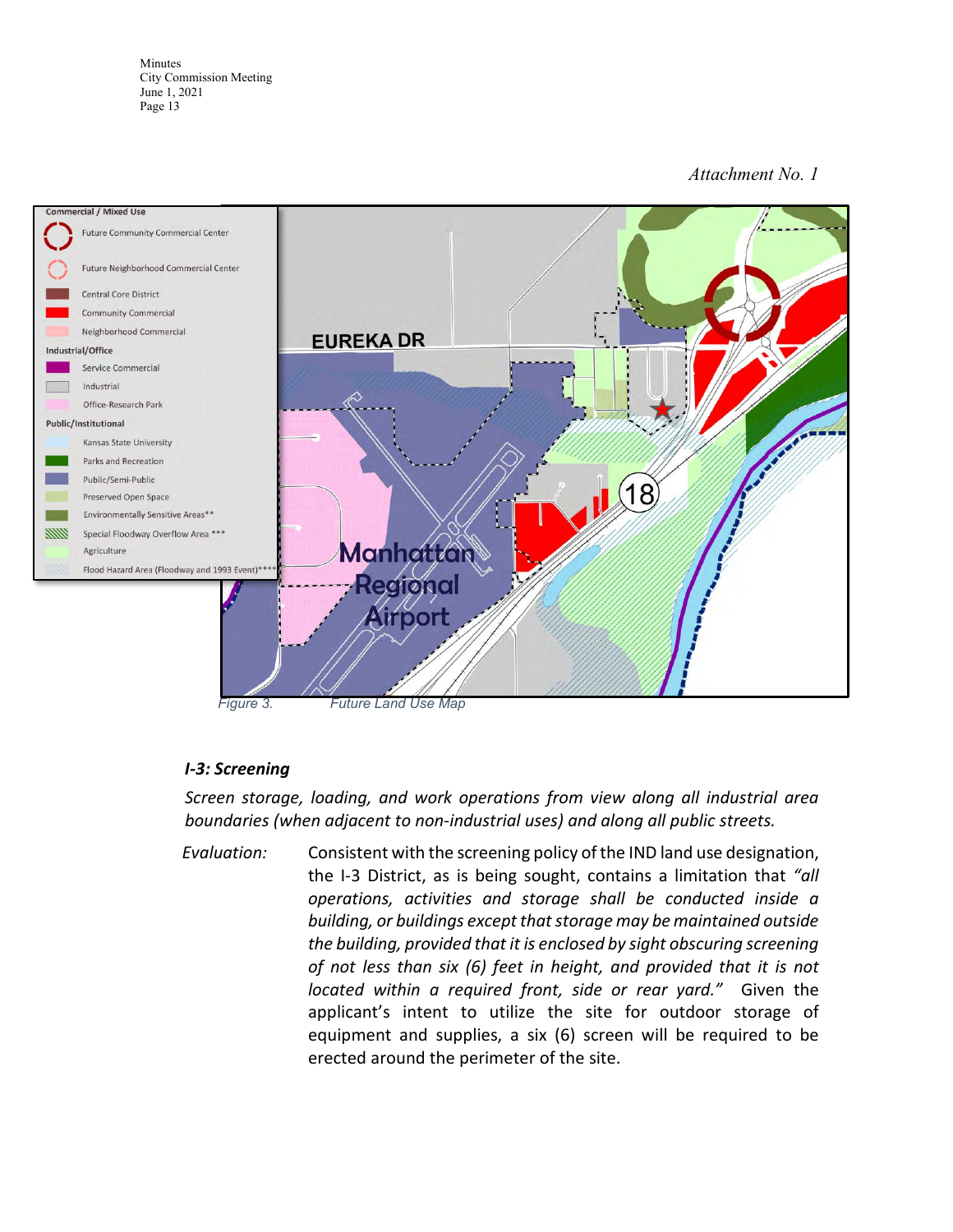#### *Attachment No. 1*

Eureka Valley – Highway K-18 Corridor Plan: Based on expansion of the Manhattan Regional Airport and the new alignment of Highway K-18, a corridor plan was envisioned to address anticipated growth of the Eureka Valley area. A component of the Corridor Plan is a Future Land Use Map that identifies recommended land use designations throughout the plan area. The Future Land Use Map of the Corridor Plan similarly designates Industrial land use extending west of Highway K-18 along Eureka Drive. The Corridor Plan indicates *"these areas are intended to address the anticipated long term need for a broad range of industrial uses and sites, including: manufacturing and business parks, and light industry; industrial services that could be generated by the presence of Fort Riley; as well as research facilities and specialized service activities that could be generated by the proximity of Kansas State University and the future National Bio and Agro Defense Facility (NBAF).*

- 8. **The Zoning History of the Subject Property and the Length of Time it has Remained Vacant as Zoned**. The subject property is part of a 53-acre island annexation that was approved by the City Commission on May 2, 2006 with the adoption of Ord. No. 6537. In conjunction with the annexation, the City Commission adopted Ord. No. 6538 rezoning the 53-acre tract into the C-6, I-2 and I-3 Districts. On September 5, 2006, the City Commission accepted public dedications appearing on the Final Plat of Eureka Addition dividing the 53-acre tract into 32-lots. On February 17, 2010, Lots 8-11 were replatted as Lots 33-36, Eureka Addition, Unit Two. The replat was the proposed as a result of additional right-of-way being acquired by KDOT in conjunction with the new alignment of Highway K-18. The subject property exists as Lot 35, Eureka Addition, Unit Two and is currently undeveloped. Prior to its annexation and rezoning, the 53-acre tract of land existed as a farm field zoned the G-1, General Agricultural District and N-1, Airport Noise Hazard District in the County.
- 9. **Whether the Proposed District would be Consistent with the Intent and Purpose of these Regulations**. The intent and purpose of the Zoning Regulations is to protect the public health, safety, and general welfare; regulate the use of land and buildings within zoning districts to assure compatibility; and to protect property values.
	- *Evaluation:* The I-3, Light Industrial District, as sought by the applicant, is consistent and compatible with the established pattern of zoning and land use encompassing the subject property. The proposed reclassification will not compromise the use and integrity of neighboring property for heavy commercial and light industrial land use. Accordingly, the proposed reclassification is consistent with the intent and purpose of these regulations.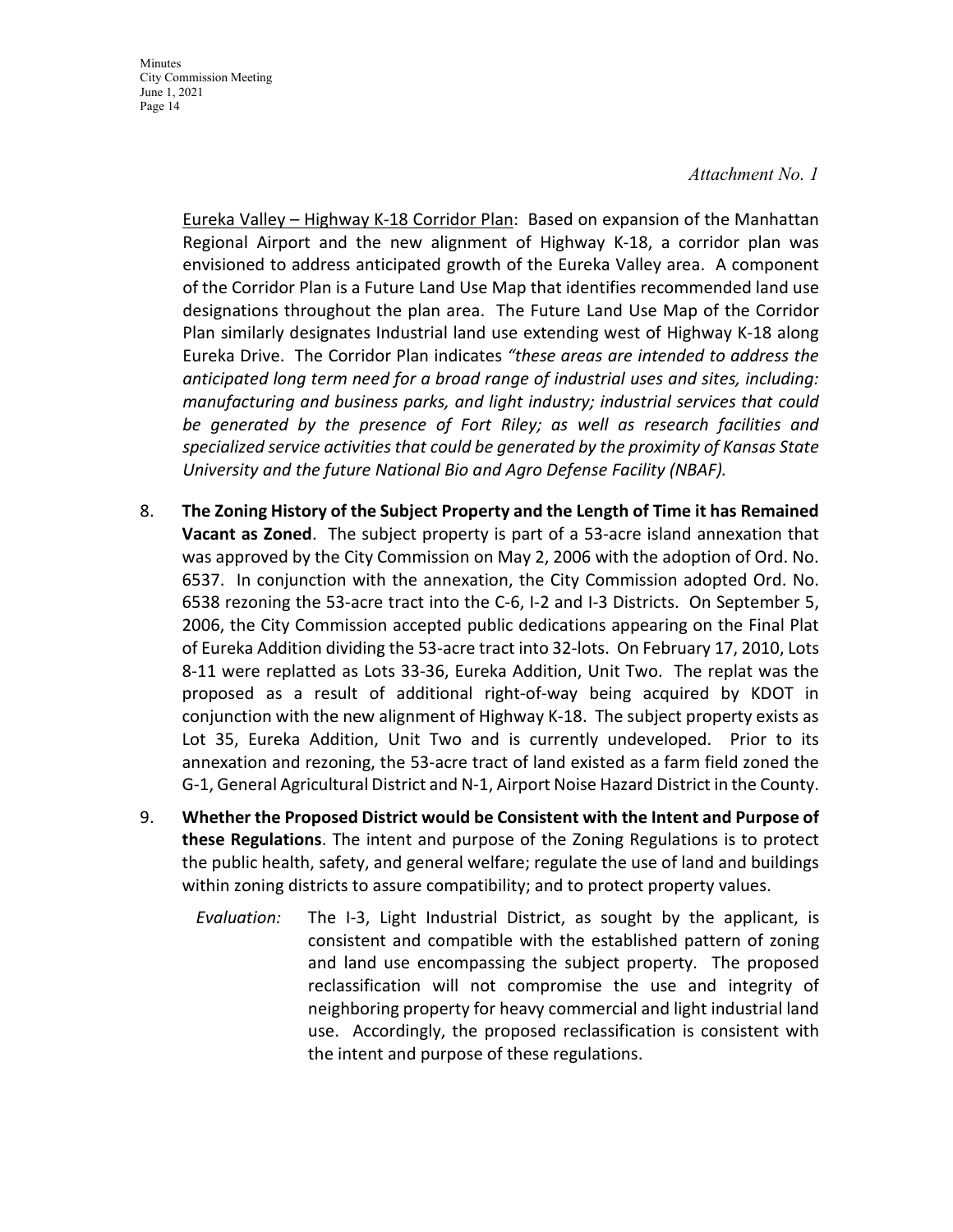- 10. **The Relative Gain to the Public Health, Safety, and Welfare that Denial of the Request Would Accomplish, Compared with the Hardship Imposed upon the Applicant that would Result from Denial**. As noted above, the proposed reclassification is consistent with the established pattern of development and the projected land use of the Manhattan Urban Area Comprehensive Plan and the Eureka Valley – Highway K-18 Corridor Plan.
	- *Evaluation:* There would be no public gain to health, safety, and welfare by denying this request compared to the hardship to the applicant by its denial.
- 11. **Whether Adequate Sewer and Water Facilities, Streets, and other Needed Public Services exist, or can be Provided, or Serve the Uses that would be Permitted by the Proposed Zoning District**. The lot has available public sewer and water facilities, streets and other needed public services.

*Evaluation:* Public services are presently available and adequate to serve the property.

12. **Such Additional Matters as may Apply in Individual Circumstances.** This request is located within the Land Use Planning Zone (LUPZ) identified in the 2017 Flint Hills/Fort Riley Joint Land Use Study (JLUS) and therefore, the City contacted Fort Riley for its review and comment, as per the Memorandum of Understanding (MOU) adopted in 2015. Fort Riley indicated that noise sensitive land uses are generally acceptable within the LUPZ; however, communities and individuals have different views regarding what level of noise is acceptable or desirable.

To address this issue and the need for noise disclosure to contractors, realtors and buyers, Riley County, Ogden, Riley and Manhattan adopted a Notice of Potential Noise Impact (NOPNI) process in late 2019. The NOPNI provides disclosure of potential noise impacts from Fort Riley and directs the public to where they can find information on how to mitigate this noise, if they so choose, through use of the voluntary Noise Attenuation Construction Guidelines. In August 2020, the Riley County Register of Deeds Office filed the NOPNI on all properties located within the identified Fort Riley Noise Disclosure Boundary, stipulating that the notice will appear with the legal descriptions of unplatted tracts, platted lots, and on any subsequent new subdivision plats that may occur in the future within the notification area. This process does not rely on a seller or realtor to provide notice and will automatically appear through the title search. The notice recommends that when undertaking new construction, building additions, or remodeling of a structure located within the area of notice, that noise attenuation construction methods be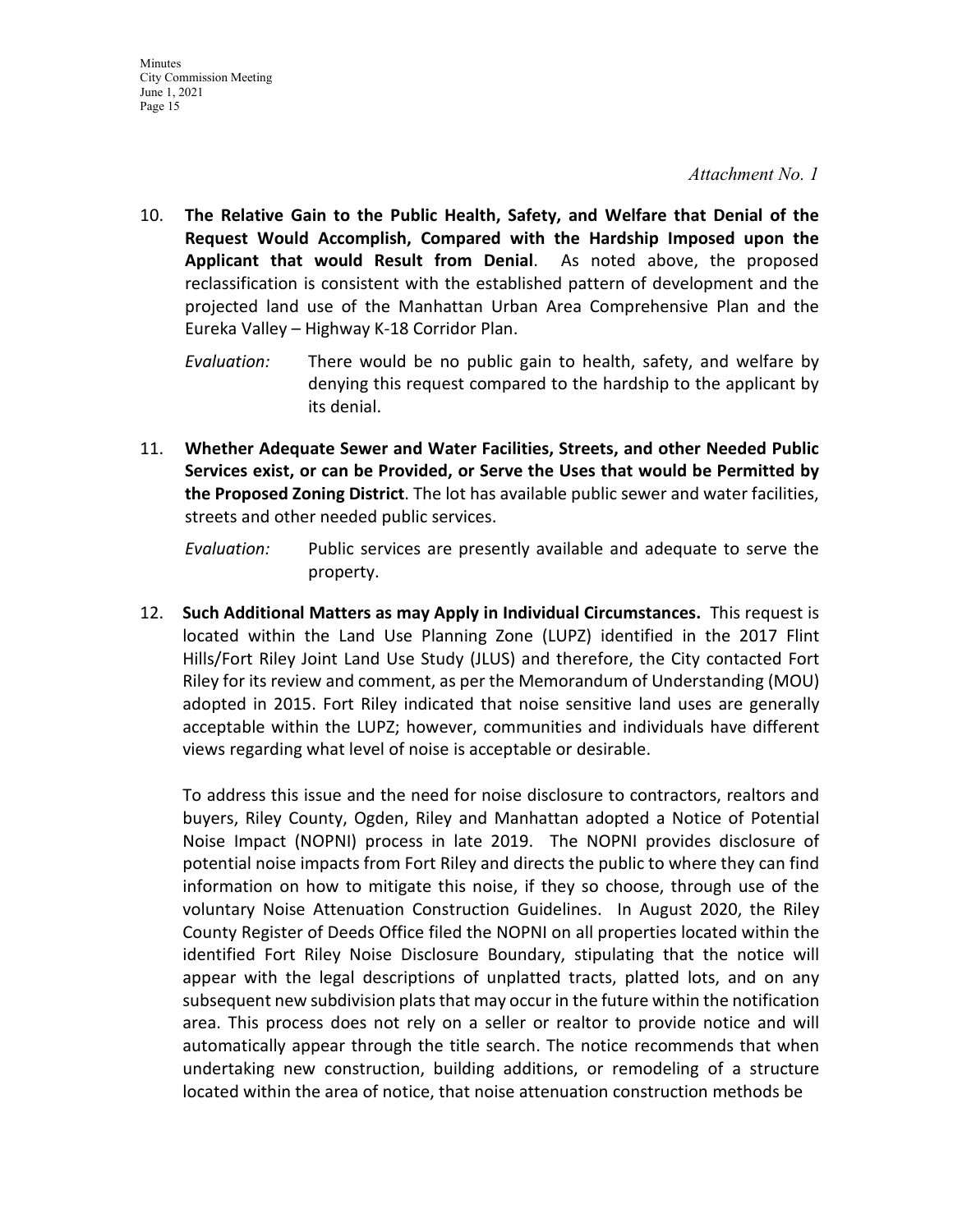considered, to reduce potential noise impacts on the occupants. In addition, the City requires a similar notice be placed on all subdivision plats and building permits for properties located within the notification area.

*Evaluation:* Fort Riley has been notified of this request and expressed no opposition in accordance with compliance with the Noise of Potential Noise Impact requirements.

## 12. **The Recommendations of Permanent or Professional Staff**

City administration recommends approval of the proposed rezoning from C-6/AO, Heavy Commercial District with Airport Overlay to I-3/AO, Light Industrial District with Airport Overlay.

*Staff Conclusion:* The proposed reclassification is consistent with the established pattern of development and, therefore, no detrimental off-site impacts are anticipated. Further, the proposed reclassification is consistent with the Future Land Use designation of this area for Industrial land use.

# **ALTERNATIVES**

The MUAPB has the following alternatives concerning the **rezoning**. The Board may:

- 1. Recommend **approval** of the rezoning based on finding that it is suitable when measured against Section 15-403 of the Zoning Regulations.
- 2. Recommend **denial** of the rezoning based on finding that it is not suitable when measured against Section 15-403 of the Zoning Regulations.
- 3. **Table** a recommendation on the rezoning to a specific date, indicating the reasons for tabling.

# **RECOMMENDATION**

City Administration recommends **approval** of the request to rezone Lot 35, Eureka Addition, Unit Two, from C-6/AO, Heavy Commercial District with Airport Overlay to I-3/AO, Light Industrial District with Airport Overlay, based on the findings in this staff report.